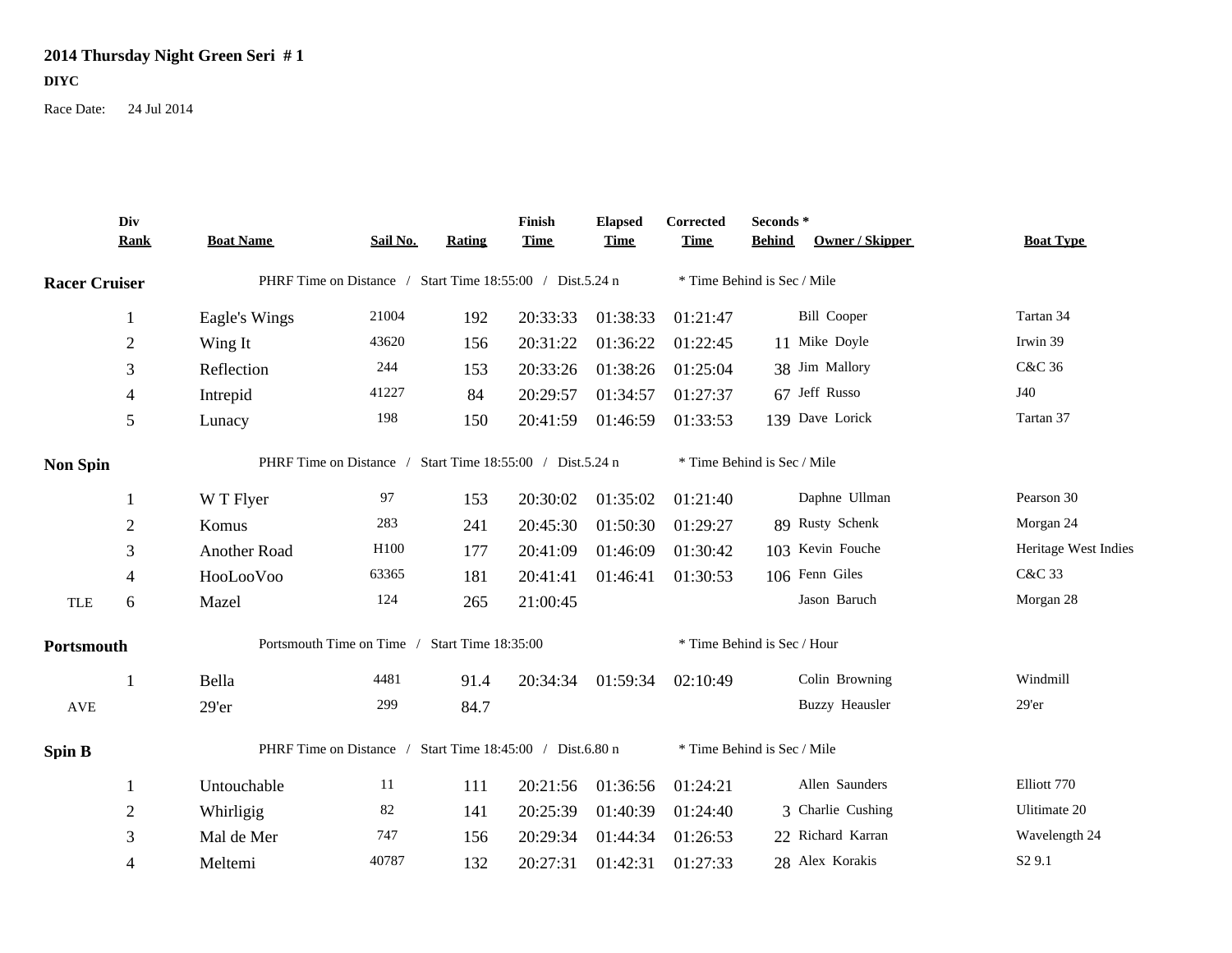|            | $\sqrt{5}$     | Privateer                                                 | 282         | 132 | 20:27:47 | 01:42:47 | 01:27:49                    | 31 Chris Jones                | S <sub>2</sub> 9.1 |  |
|------------|----------------|-----------------------------------------------------------|-------------|-----|----------|----------|-----------------------------|-------------------------------|--------------------|--|
|            | 6              | Junior                                                    | 41186       | 123 | 20:27:52 | 01:42:52 | 01:28:56                    | 40 Frank Selph Jr             | J27                |  |
|            | $\tau$         | Dr Bligh                                                  | 30          | 132 | 20:29:17 | 01:44:17 | 01:29:19                    | 44 Mike Maher                 | S <sub>2</sub> 9.1 |  |
|            | $\,8\,$        | Boat                                                      | 57          | 156 | 20:34:06 | 01:49:06 | 01:31:25                    | 62 Larry Willis               | Wavelengh 24       |  |
|            | 9              | Abracadabra                                               | 511         | 156 | 20:34:51 | 01:49:51 | 01:32:10                    | 69 Bob Van Horn/ Doug Roberts | Wavelength 24      |  |
|            | 10             | Volant II                                                 | 99          | 174 | 20:38:00 | 01:53:00 | 01:33:17                    | 79 John Gifford               | J22                |  |
| <b>DNF</b> | 12             | Forerunner                                                | 23656       | 132 |          |          |                             | Tim Ruman/ Frank Selph        | <b>J30</b>         |  |
| Melges 24  |                | PHRF Time on Distance / Start Time 18:40:00 / Dist.6.80 n |             |     |          |          | * Time Behind is Sec / Mile |                               |                    |  |
|            | $\mathbf{1}$   | Wicked Witch                                              | 719         | 75  | 20:13:13 | 01:33:13 | 01:24:43                    | Joe Blouin                    | Melges 24          |  |
|            | $\sqrt{2}$     | Rogue                                                     | 457         | 75  | 20:15:41 | 01:35:41 | 01:27:11                    | 22 Bob Kroetsch               | Melges 24          |  |
|            | 3              | Whiplash                                                  | $27\,$      | 75  | 20:16:09 | 01:36:09 | 01:27:39                    | 26 David Clement              | Melges 24          |  |
| J24        |                | PHRF Time on Distance / Start Time 18:40:00 / Dist.6.80 n |             |     |          |          | * Time Behind is Sec / Mile |                               |                    |  |
|            | $\mathbf{1}$   | Sabotage                                                  | 1858        | 171 | 20:26:52 | 01:46:52 | 01:27:29                    | Nate Vilardebo                | J24                |  |
|            | $\sqrt{2}$     | Kraken                                                    | 3203        | 171 | 20:27:42 | 01:47:42 | 01:28:19                    | 7 Jeffrey Siewert             | J24                |  |
|            | 3              | Ragged Edge                                               | 154         | 171 | 20:28:51 | 01:48:51 | 01:29:28                    | 18 Dan Kresge                 | J24                |  |
|            | $\overline{4}$ | Irish                                                     | 249         | 171 | 20:30:51 | 01:50:51 | 01:31:28                    | 35 Michael Horan              | J24                |  |
| <b>AVE</b> |                | <b>Rabble Rouser</b>                                      | 292         | 171 |          |          |                             | Scott MacGregor               | J24                |  |
| Spin A     |                | PHRF Time on Distance / Start Time 18:50:00 / Dist.6.80 n |             |     |          |          | * Time Behind is Sec / Mile |                               |                    |  |
|            | $\mathbf{1}$   | Wired                                                     | 39511       | 42  | 20:17:04 | 01:27:04 | 01:22:18                    | Allen Thomas                  | Farr 395           |  |
|            | $\overline{2}$ | Time Bandit                                               | $73\,$      | 72  | 20:23:42 | 01:33:42 | 01:25:32                    | 29 George Haynie              | J35                |  |
|            | $\mathfrak{Z}$ | No Limit                                                  | 39526       | 42  | 20:20:43 | 01:30:43 | 01:25:57                    | 32 Burns/Hobbs/ Zonnenberg    | Farr 395           |  |
|            | 4              | Rocket                                                    | $\sqrt{48}$ | 72  | 20:24:27 | 01:34:27 | 01:26:17                    | 35 Tarry Grimsdale            | <b>J35</b>         |  |
|            | 5              | Fire & Ice                                                | 83198       | 84  | 20:27:57 | 01:37:57 | 01:28:26                    | 54 George Cussins             | J105               |  |
|            | 6              | Where U Kats At                                           | 43841       | 93  | 20:29:09 | 01:39:09 | 01:28:37                    | 56 Jamie Myers                | Carrera 290        |  |
|            | $\tau$         | J-hawk                                                    | 16625       | 72  | 20:27:35 | 01:37:35 | 01:29:25                    | 63 Dave Arata                 | J105               |  |
|            | 8              | Tampa Girl                                                | 83242       | 54  | 20:26:28 | 01:36:28 | 01:30:21                    | 71 Bill Terry                 | J120               |  |
|            | 9              | Kicks                                                     | $50\,$      | 99  | 20:33:44 | 01:43:44 | 01:32:31                    | 90 Peter Hartleb              | J92S               |  |

**Questions? Contact: Kelly Ferro diyc.scorer@gmail.com**